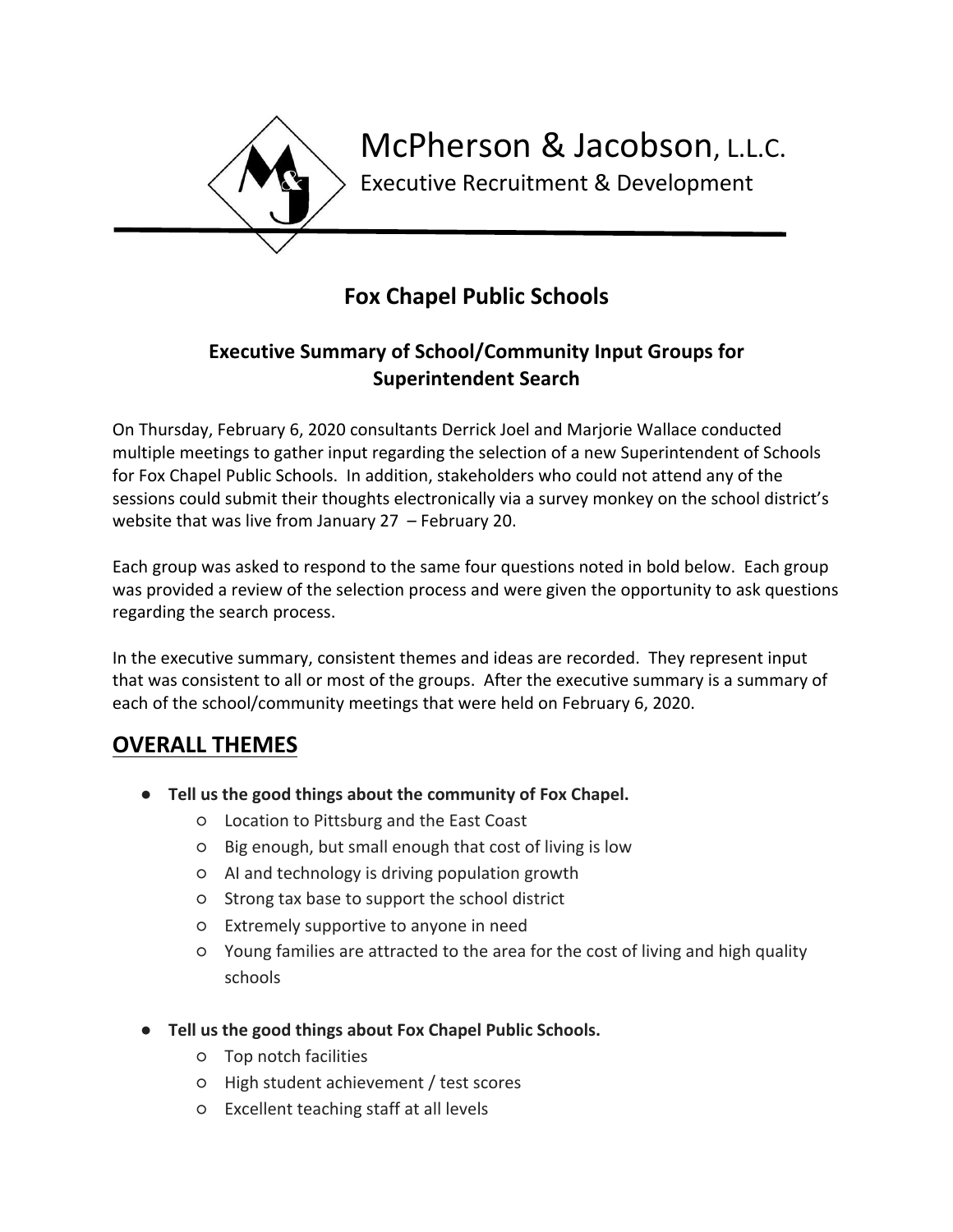- Wide range of course and extracurricular offerings for students
- Economically diverse population that strives for excellence for all students
- School community embraces diversity
- Strong partnership with local EMS
- Strong fund balance highest credit rating
- High staff retention levels
- **What are the hot topics the new superintendent should be aware of so they can get off to a great start?**
	- There is a "trust factor" between multiple groups
	- Some people feel there is too much of a focus on standardized test scores
	- Understand the diversity of the school district
	- School start time changes are being researched with mixed reviews
	- Review the current staffing/administrative plan and impact on students. It appears to be heavy on the top
	- Increase diversity in the teaching staff
	- Focus on expanding social emotional, mental health, and student services supports
	- Not replacing teacher positions after leaving causing class sizes to grow
- **What are the skills, characteristics, and traits you're looking for in the next superintendent?**
	- Transparent
	- Someone who is able to engage multiple stakeholder groups including parents, teachers, staff, students, and community members
	- Strong communicator
	- Consistent
	- Ability to look at the whole child
	- Strategic thinker around curriculum, staff, and budget who can implement with fidelity for the district
	- Relationship builder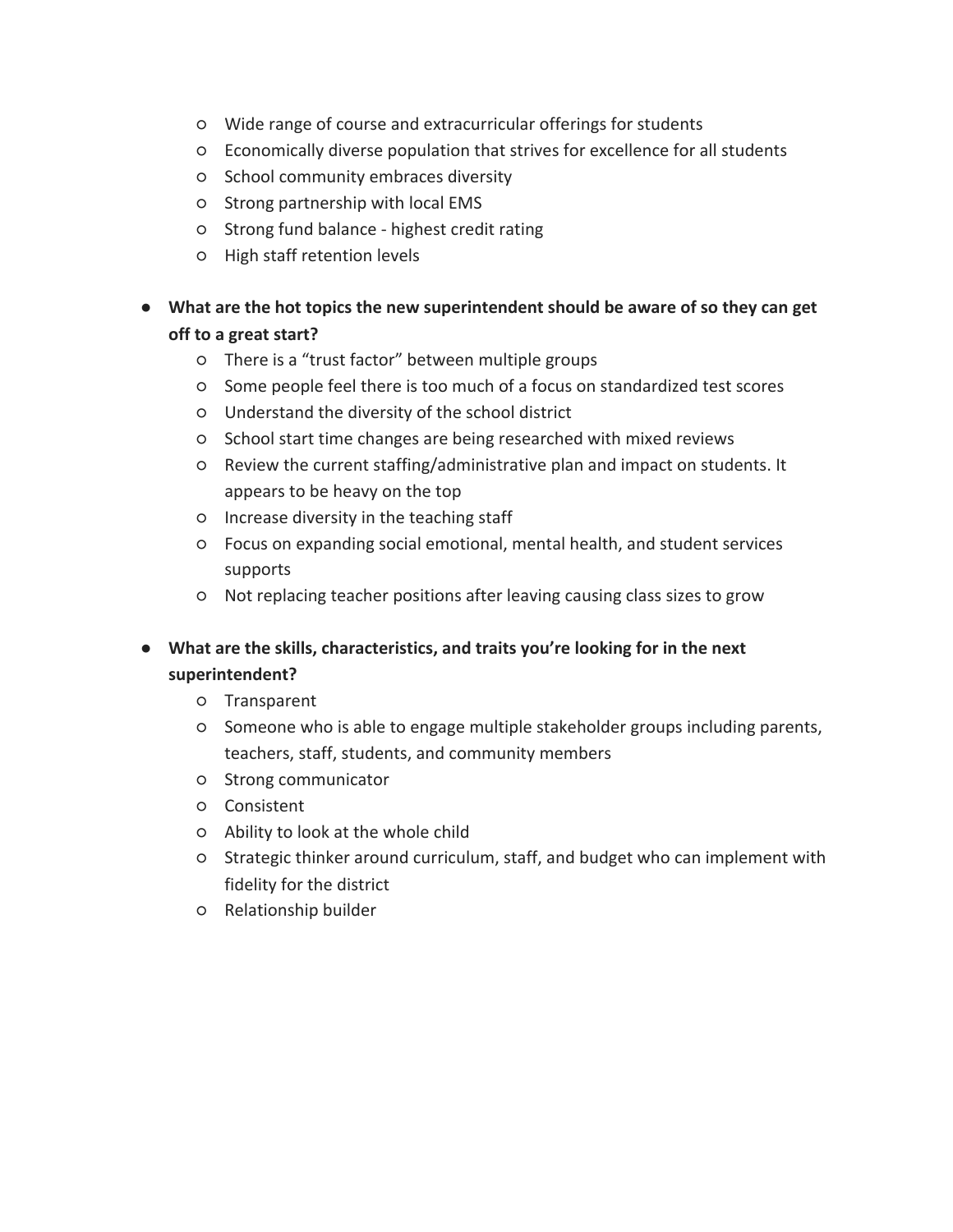#### **HIGH SCHOOL STUDENTS (28)**

- **Tell us the good things about the community of Fox Chapel.**
	- Close knit feeling between all communities
	- Feeling of pride to attend Fox Chapel Public Schools
	- Diverse communities which allows you to meet all people
	- Supportive community to ensure the success of students
	- Lots of opportunities to branch out
	- Great community center
	- Location close to the big city, but with a rural feeling
	- Active community, a lot of opportunity to get involved
	- Community has excellent pools and parks
	- Community engagement to improve the environment

- Fantastic facilities
- Educational experience is personalized
- A lot of programs in place to provide a better student experience
- A lot of clubs and student activities
- Success within the athletic and fine arts programs
- Strong support for the arts
- Great cafeteria food lots of choices
- Really good teachers
- Schools are safe
- Really easy to get involved
- School counselors are helpful in future planning
- Wide variety of classes to choose from
- Open to anyone and welcoming
- Flexible scheduling to provide for experiences outside of school
- Supportive of student goals and dreams
- Strong vocational programs
- Flexible start time for students utilizing online courses
- Dual credit and AP course offerings
- Career speakers on Fridays throughout the year
- Colleges come in to recruit students
- Partnership with the military
- Strong community outreach
- Accepting of everyone, strong Best Buddies Program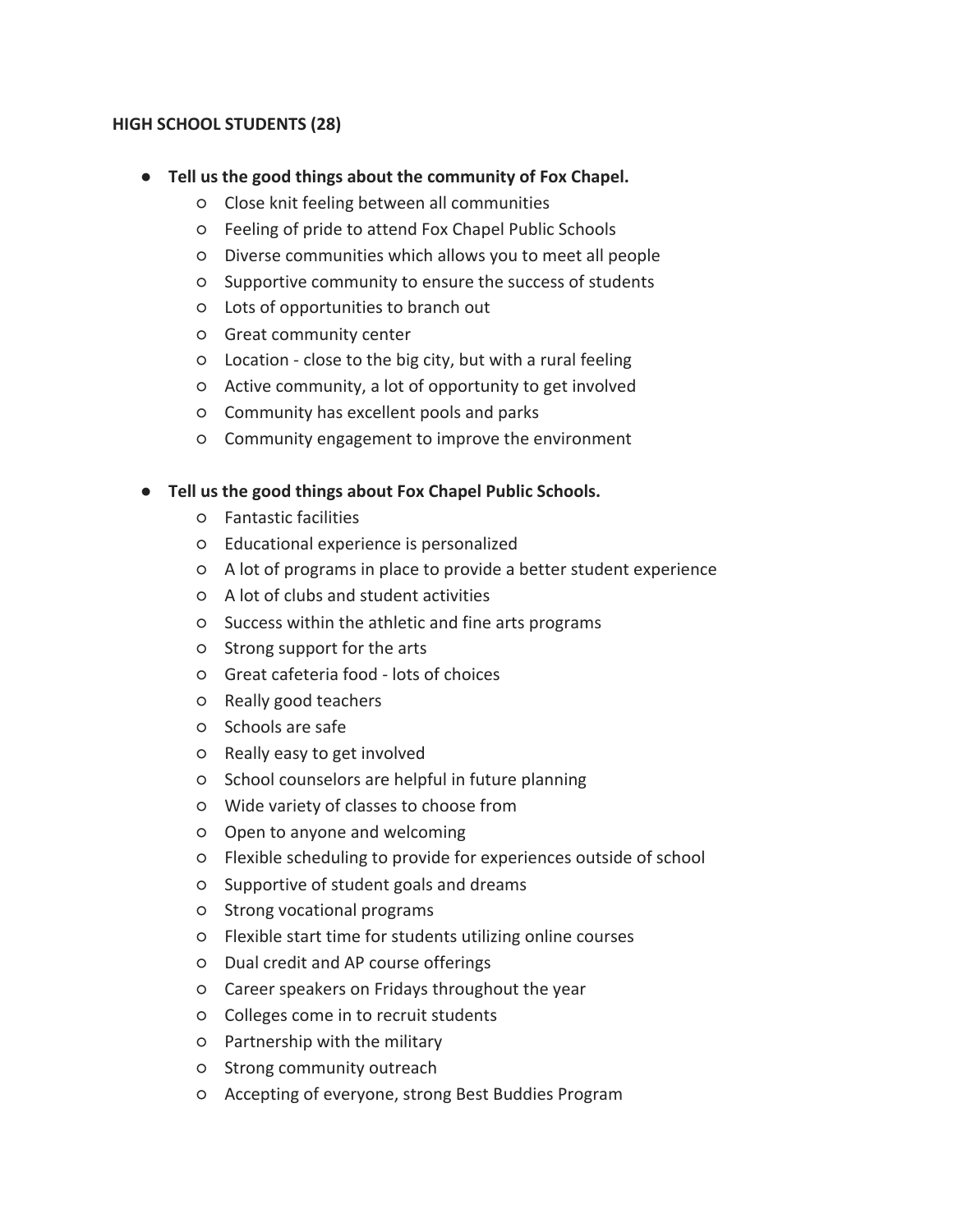- Positive leadership with law enforcement
- **What are the hot topics the new superintendent should be aware of so they can get off to a great start?**
	- Issues with high school start time too early and cost of transportation. Students want resolution with the issue
	- More environmentally campus desired use of electricity and water is excessive
	- Transportation for sports activity that run later
	- Funding of field trips some clubs missed out on trips
	- Parking lot construction feels like 3 years
	- Paint the lines of the parking lot
	- Vaping and drug issue
	- Too much stress on testing and rankings
	- Too much competition on academics if you are not the best it makes it tough
	- Need for additional mental health supports for students we talk about it all the time, however, nothing seems to change
	- Problems arise from the mindset of Chapel Hill there is an economic and cultural divide within the school and community
	- Scheduling of after school programs and sports not enough space
	- Dress code issues without reason
	- It is difficult to reach the superintendent and other district office staff. There is so much happening behind the scenes with little transparency
	- Superintendent was not visible
	- Address student and staff sexual harassment in school
	- We need to discuss controversial issues in school
	- "Safe to Say" has been misused better regulations and monitoring students are told not use for "small issues" - we need a reporting app for mental health issues
	- Emphasize strong morals at all grade levels in the district
	- Stronger sex education program, gets addressed in health class, but that is not enough
- **What are the skills, characteristics, and traits you're looking for in the next superintendent?**
	- Promoter of fine arts do not cut programming
	- Visible in the school at school events
	- Positive relationships with students, we want to know more about them as a person and leader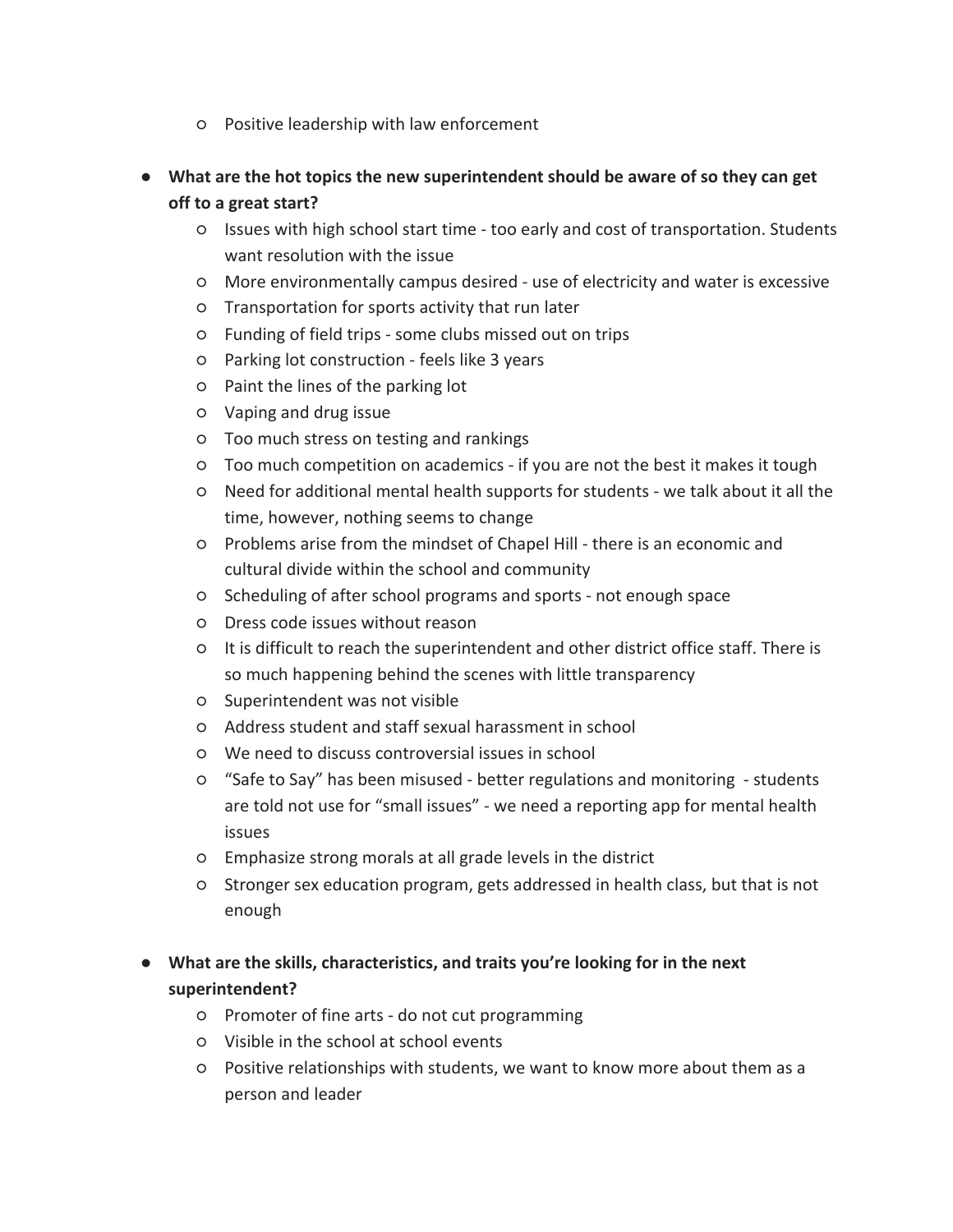- Approachable
- Strong supporter for the school district
- Take care of issues without pushing them off to someone else
- Understand how to delegate
- Someone who understands students
- Good communicator
- Promoter of sensitivity
- Conservative when using tax dollars
- Open to feedback to explain their "why" when making big budget decisions
- Open to the diversity Fox Chapel has to offer
- Promoter of diversity strong connection to staffing
- Empathy skills
- Well rounded academic programming K-12
- Innovative
- Problem solver to make decisions for what is best for students
- Make BOE meetings more interactive with the community
- Fun leader who is positive this will uplift everyone around them
- Understanding of student's generation and pressing issues

#### **PARENT/COMMUNITY I (28)**

- **Tell us the good things about the community of Fox Chapel.**
	- Rural feel (trees, trail, etc.) but 10 minutes from the city
	- Midwestern nice
	- Access to the East Coast
	- Diverse community with rural, suburban, socioeconomic status, culture, etc…
	- Big enough, but small enough that cost of living is low (little big city)
	- Community members are involved
	- High expectations
	- Top performing with diversity
	- Multiple outlets and programs that collaborate to help families who are underserved
	- The community is willing to help those who are in need
	- Active parents who are educated on education (huge resource for the right leader)
	- Parents willing to work together to accomplish great things
	- Young families are currently moving into Fox Chapel which will cause an increase in enrollment (in transition with homes being turned over)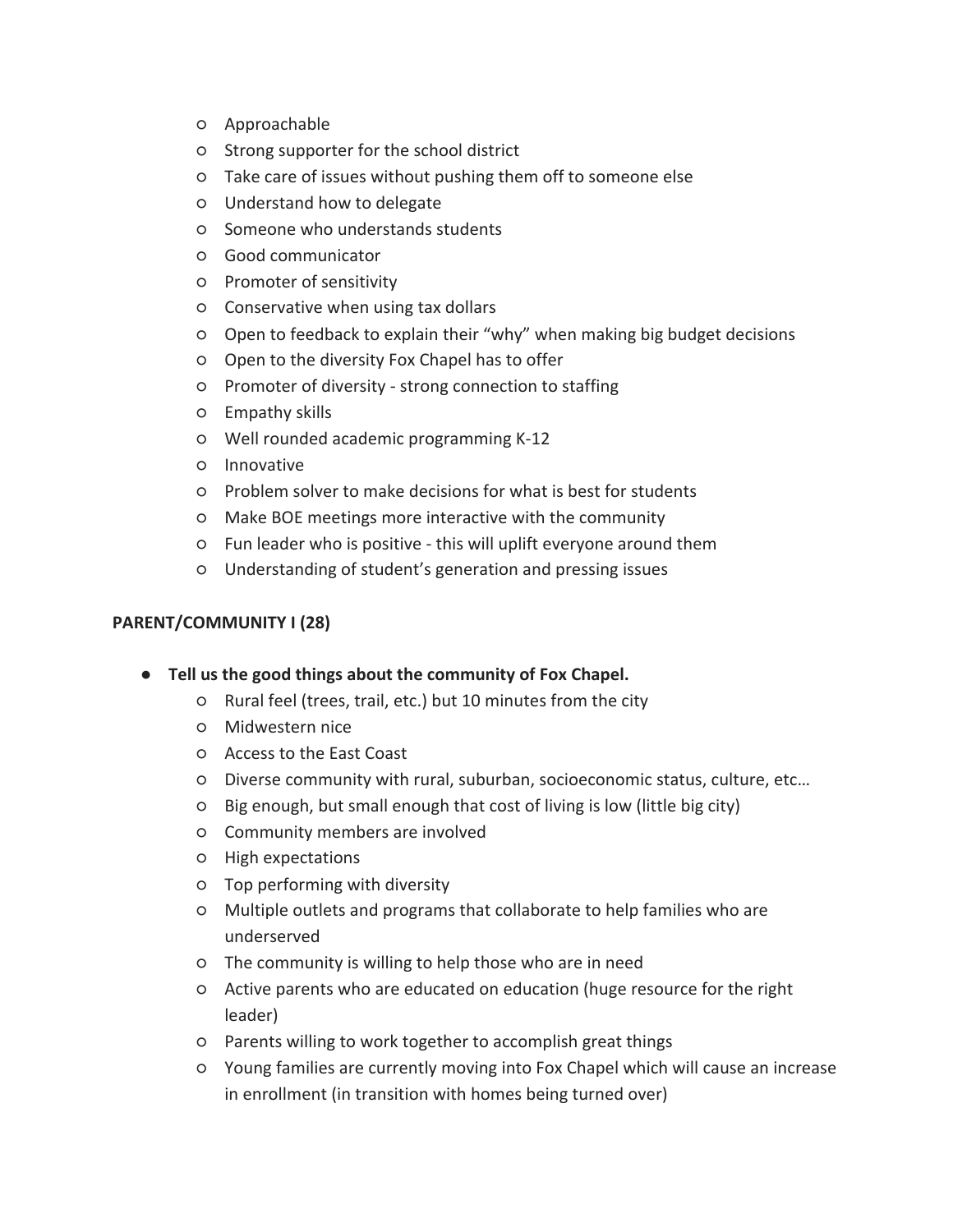- A.I. and technology is driving population growth
- Strong tax base to support the school district

- Test scores (ranked 5th in the state)
- Compassionate
- Compared to other states, local control. 80% of funds come from the local tax base. This is both positive and complicated at the same time.
- There is not a lot of pressure from charter schools in the area
- Viable activities department that has a lot of success
- Provides a well rounded education for all students
- Funding per pupil is the highest in the state
- We have a massive amount of money to spend on kids
- Title I elementary recently won an award
- **What are the hot topics the new superintendent should be aware of so they can get off to a great start?**
	- Focus and understand of the diversity of the school district
	- At the elementary level, low socioeconomic levels are primarily located at one school
	- More focus on technology and AI for students
	- More parent/family voice needed
	- Focus on test scores, parents want to ensure their kids are learning and developing - we don't care where we are on niche.com
	- At what cost has the focus on test scores done for the overall education of the whole child
	- Start school later movement
	- Opportunity to expand diversity in the teaching staff with early retirement
	- Philosophy on educating middle school vs. junior high model Fox Chapel use to be a middle school model
	- How do they handle change and communicate it. What does the visioning process look like?
	- Prior superintendent and BOE were tone deaf to the community and families. There is fallout from the lack of engaging with the public
	- Relationships need to be rebuilt
	- In the past 6-7 years, \$70 million in bonds. Public would like to know how this money is being spent.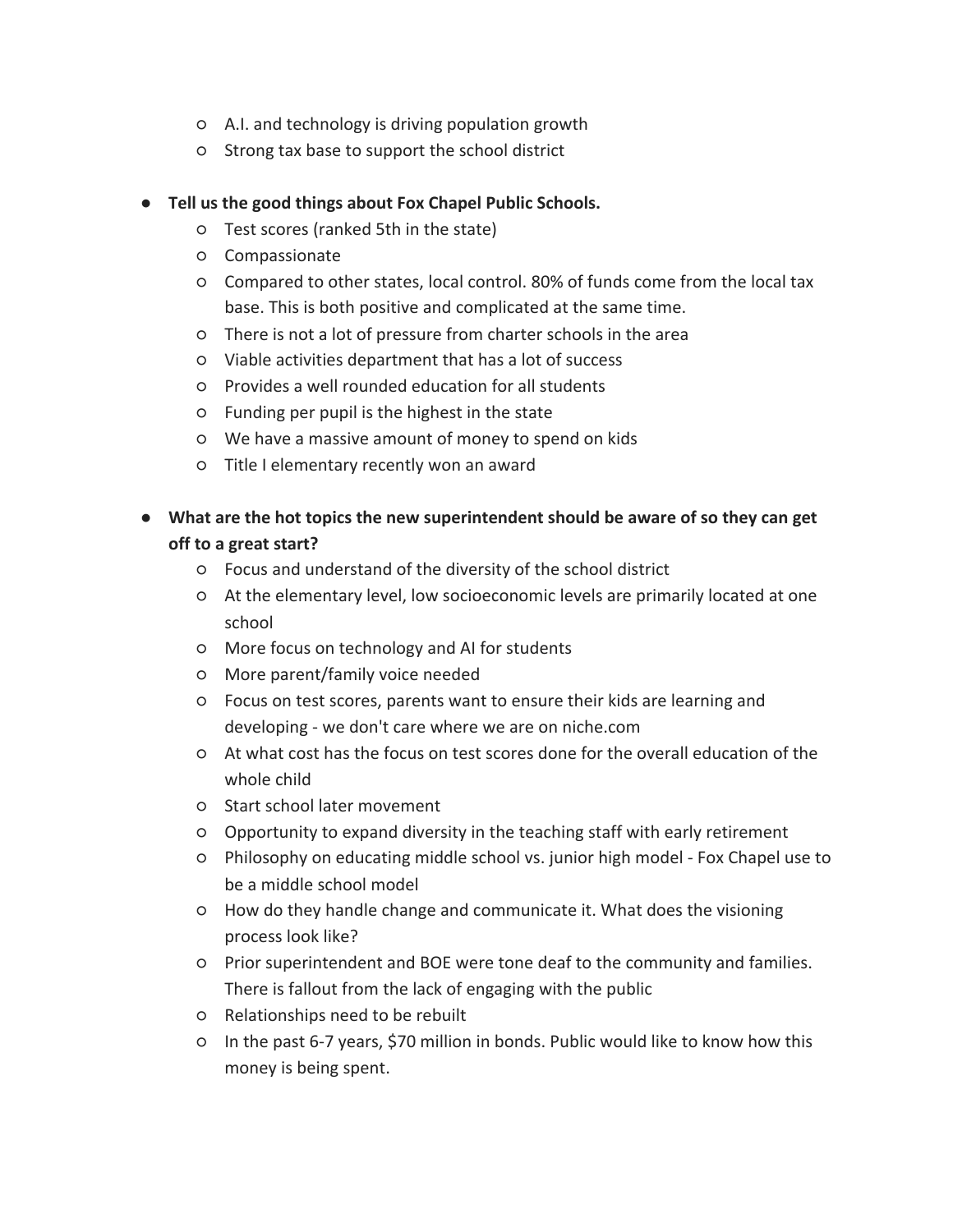- Review the current staffing/administrative plan and impact on students (top heavy)
- Unclear on how administrative compensation and benefits got to the level it has (golden handcuffs)
- Over the years, distrust has grown
- Focus on expanding social emotional, mental health, and student services supports
- Elementary divide needs to be dealt with as students grow through the K-12 system (Kerr Elementary example)
- PreK bus route using Title I funding
- Nepotism in the district is an issue
- Comfortable with a well educated parent base
- **What are the skills, characteristics, and traits you're looking for in the next superintendent?**
	- Transparent
	- Ability to explain their "why" when making decisions and how the changes will improve the student experience
	- Open to feedback
	- Doctorate level education
	- Very well researched and background check Google should not be the spoiler alert
	- HR best practice and experience
	- Recognize parents and community as an asset
	- Strategic thinker around curriculum, staff, and budget who can implement with fidelity for the district
	- Strong communicator
	- Ability to provide the BOE with the pros and cons
	- Engage a broader range of parents and community members (parent engagement)
	- Understanding of the current district makeup
	- Courageous leader who raises issues that need addressed
	- Ability to build leadership capacity in others and support administrators in their work to connect with parents and students
	- Collaborative leadership style
	- Confident leader when going out to engage stakeholders
	- Keep their door open, not closed
	- Positive culture builder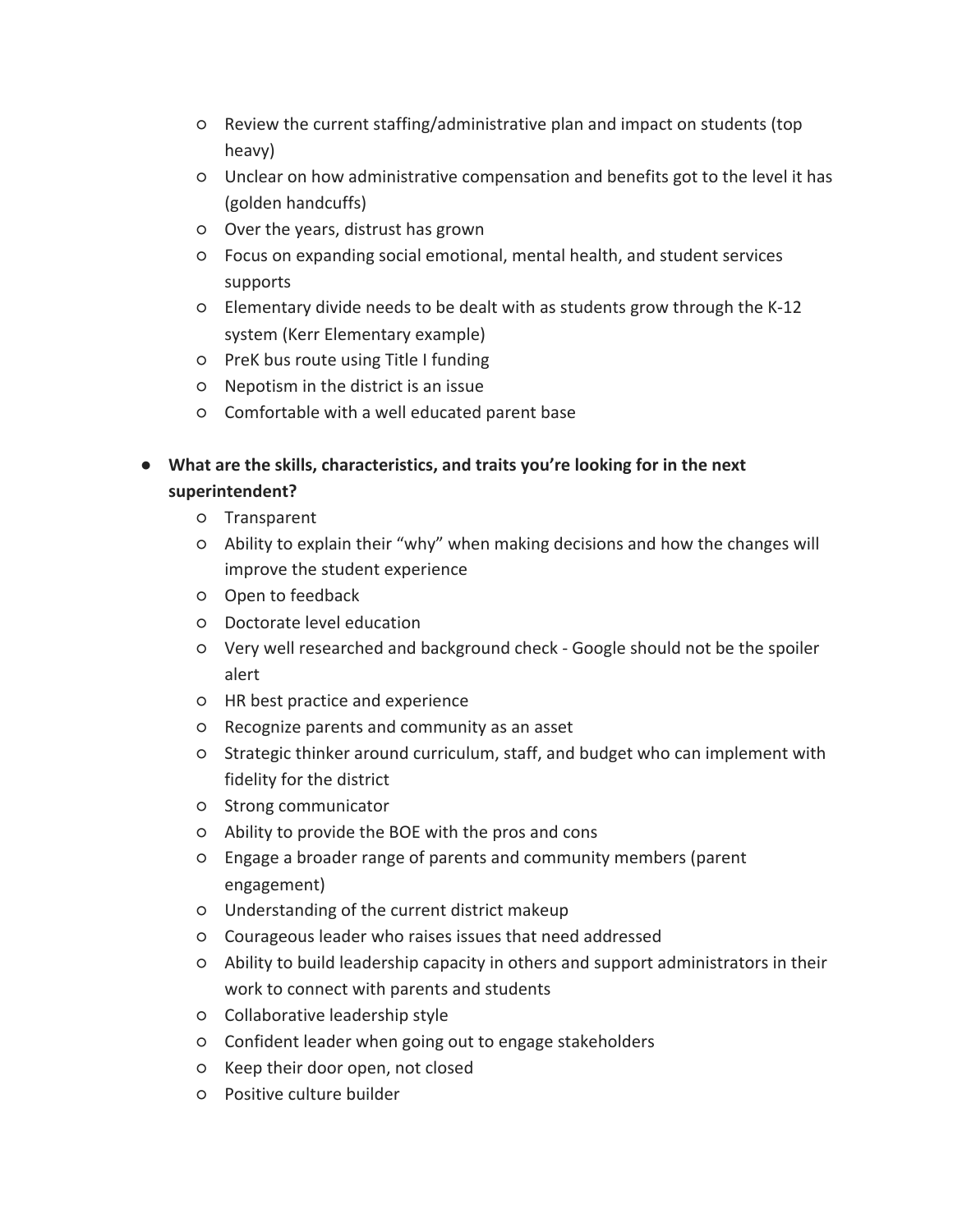- Creative and innovative thinker
- Foster a culture of trust and courage
- Balance between high stakes testing and understanding of testing anxiety

#### **ADMINISTRATORS (16)**

#### ● **Tell us the good things about the community of Fox Chapel.**

- Dedicated and focused on education
- Economically diverse population while striving for excellent for all students
- Location suburban setting 10 minutes away from Pittsburgh
- Diverse location
- Community based organizations that provide opportunities for families
- Health systems and colleges/universities are exceptional
- Affordable housing
- Foundations in the community to support educational experiences for students
- History that is foundational to our country

- Access to community partnerships
- Economically diverse population that strives for excellence for all students
- Collaborative staff and parents
- Opportunities for students
- School community embraces diversity
- Strong partnership with local EMS
- Rich in resources and supports for students and staff
- Students have access to updated curriculum resources and student supports
- Progressive, we do not wait for things to happen
- Facilities are great
- Strong fund balance highest credit rating
- Excellent teaching staff at all grade levels
- Supportive teacher union with a positive relationship with the district
- Seasoned (experienced) administrative team at the building and district office level with a track record for success
- High teacher and administration retention levels
- Strong professional development for teachers provided by the district
- Culture of fostering teacher leadership
- Teachers take a lot of pride that the next generation of teachers are supported and live up to the same standard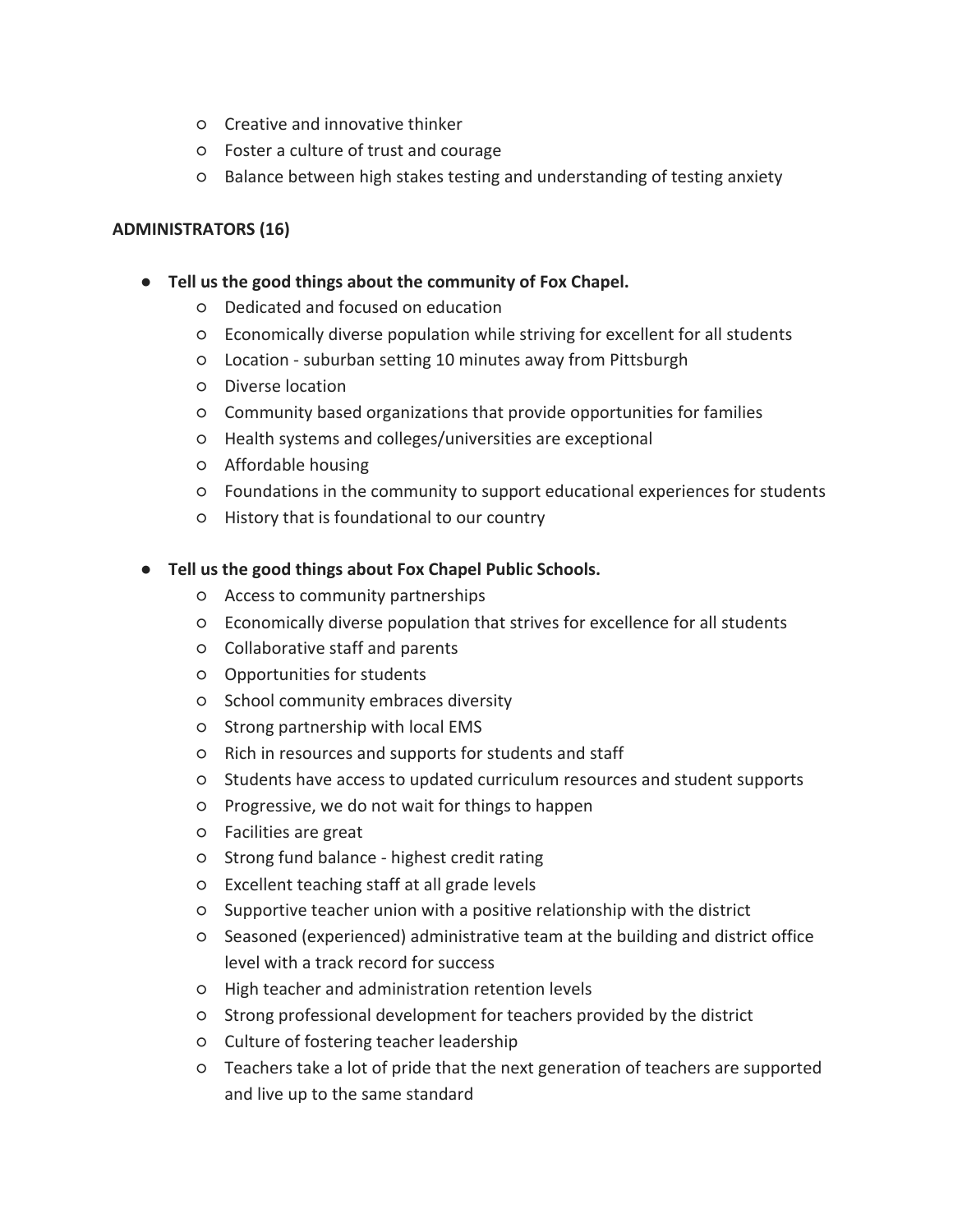- Site teams were established to provide feedback from multiple stakeholders for hiring
- HR hiring practices are strong
- Size of district positive change can be made collectively

● **What are the hot topics the new superintendent should be aware of so they can get off to a great start?**

- There is a "trust factor" between multiple groups
- Some people feel there is too much of a focus on standardized test scores
- Complexity 6 municipalities, special interest groups with their own agendas, each building site has their own challenges…
- School start time changes
- Leaving a time when the community, BOE, and staff had contentious views around certain topics
- New BOE (6 new members within the last 3 years)
- Include others when making decisions
- Be a bridge between the BOE, administrators, staff, community and students
- What are the skills, characteristics, and traits you're looking for in the next superintendent?
	- Transparency
	- Consistent (including communication)
	- Not a micromanager
	- Look at the whole child
	- Understanding the complexity of the district
	- Strong communicator across all levels
	- Knowledge of contracts and agreements
	- Humility
	- Shared decision maker
	- Belief people are fundamentally good, but may need to learn from a mistake
	- Supportive and respectful of a team
	- Understand the diversity of each community and building site
	- Respects and values people's knowledge of the district

#### **STAFF (16)**

- **Tell us the good things about the community of Fox Chapel.**
	- Very supportive of Fine Arts
	- Diverse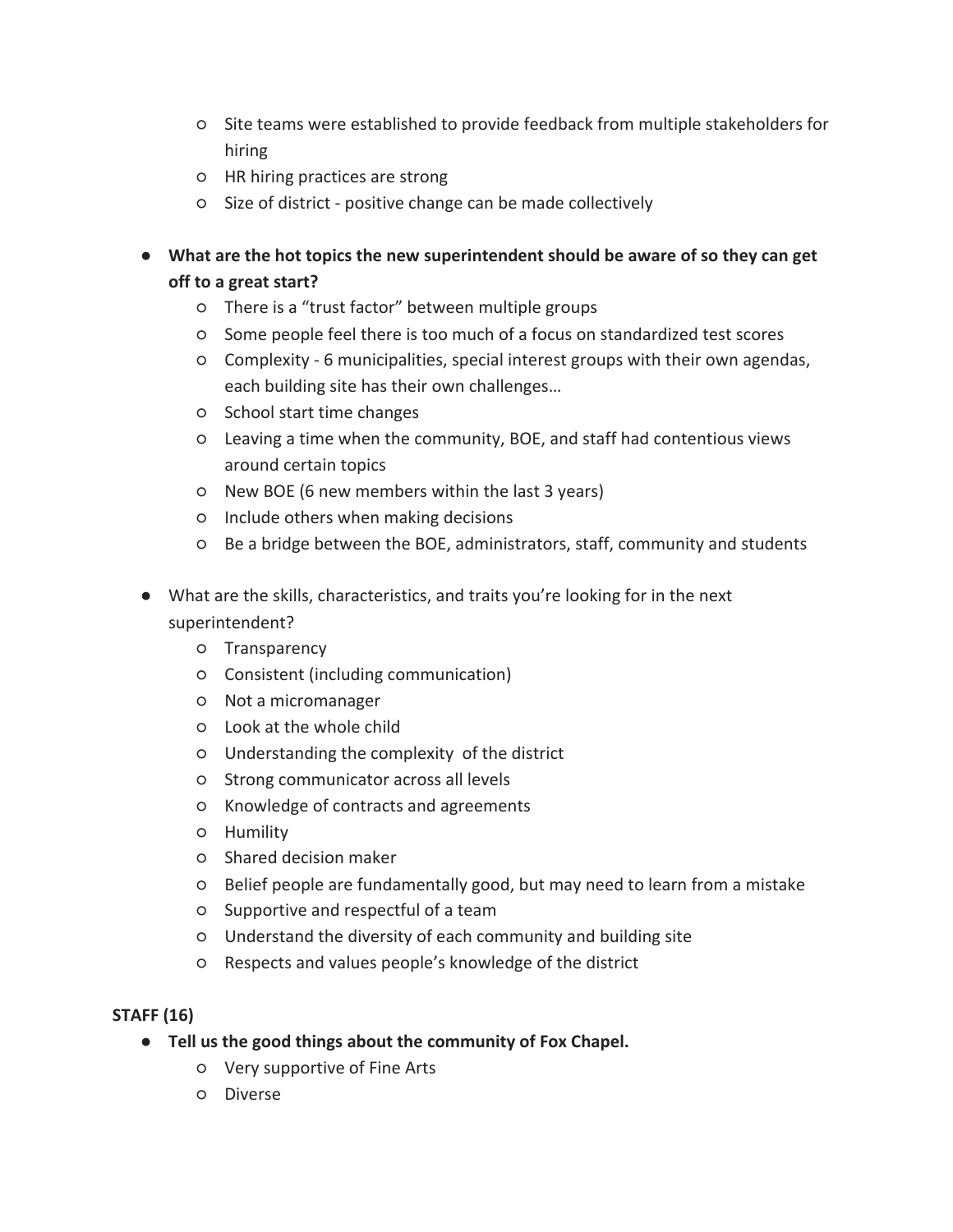- Supportive of those in need
- Low cost of living
- There are a lot of community activities
- Museums are fantastic
- There is not a bad place to live within the district, city

- Students work really hard and are active outside the classroom
- Parents are invested in their students learning experience
- Parent truly care about the schools and help out
- School are very responsive to family and student needs
- Opportunities for our student are mind blowing
- Investment into the specials program at each school site
- The level of education and experience of the staff
- Teacher and family interaction is positive and rooted in teamwork
- Extensive offering of foreign languages for students
- A formal negotiation has not occurred since 1985
- **What are the hot topics the new superintendent should be aware of so they can get off to a great start?**
	- Competitive nature in students and families (test scores, extracurricular activities, etc.). Such competition can lead to anxiety and other social emotional issues
	- Difficult parents who are demanding and a vocal minority do not follow a chain of command
	- Learning how to meet the needs of all students, primarily with the changing demographics with culture
	- Pressure of testing for both teachers and students
	- Micromanaging of daily lessons for teachers with weekly observations to ensure compliance
	- Culture of "points" with students… Students have lost the love of learning
	- Skill and drill on core areas that are tested
	- Students are a data point there is an overuse and misuse on a larger scale that is not benefiting the student
	- Numbers (student achievement) must go up, students cannot have a bad day
	- There has been a trickle-down effect with little known on the cost benefit to student learning
	- Teachers are trying to avoid using the term "test" and "assessment".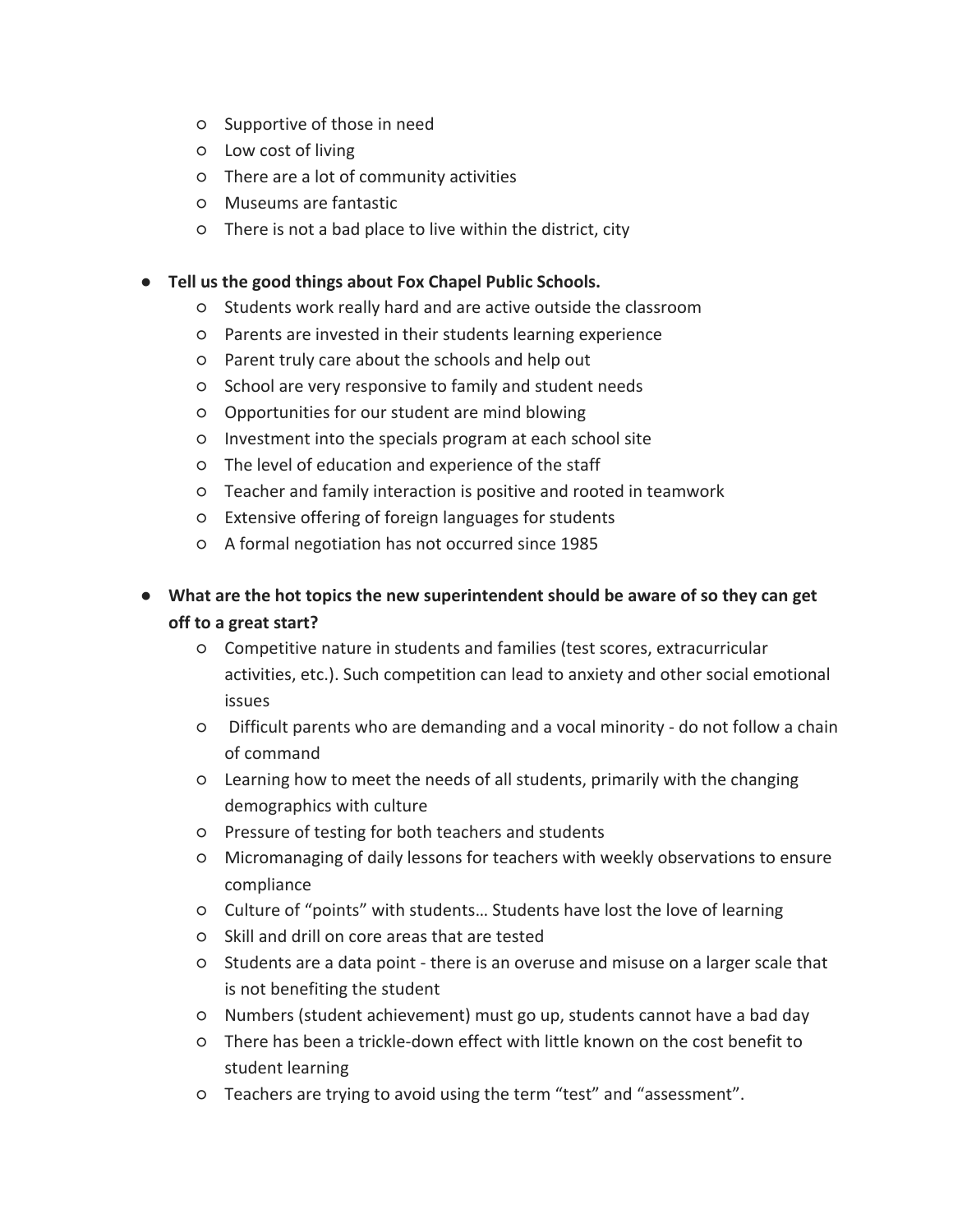- We do not let things simmer and set… For example, curriculum is not allowed to run its course
- Administrators and teachers are being pulled out on training too often which prohibits their ability to be in classrooms… We need to allow teachers to teach (example, teachers missed 20+ instructional days from their classroom)
- Teams and buildings are constantly shifting
- Top heavy in district office it is not fair to cut teaching positions for district office
- "You gotta do what you gotta do to survive" it has been a toxic culture
- Structure of the school day is rigid with little to not time for creativity
- Kids who may be slightly below grade level are missing STEM and enrichment activities and other "fun" experiences
- Teachers have lost their freedom and fun, which was a priority prior
- There is no more current best practice, now staff development is in house… staff have not been allowed to attend outside workshop and conferences
- Fox Chapel is often compared to schools not like us
- Dynamic between the Teachers Union and the BOE has shifted, but a desire to strengthen
- **What are the skills, characteristics, and traits you're looking for in the next superintendent?**
	- Less emphasis on test scores, more on the whole child
	- Supports teachers and principals
	- Someone who believes in the middle school concept
	- Someone who had time in the classroom
	- Engaging
	- Is visible in school sites and at events (to supports kids)
	- Respects employees
	- Someone who doesn't look at them as products, but as children
	- Approachable
	- Genuine
	- Someone who wants to celebrate success
	- Vision for the district

#### **PARENT/COMMUNITY II (27)**

- **Tell us the good things about the community of Fox Chapel.**
	- Parents are involved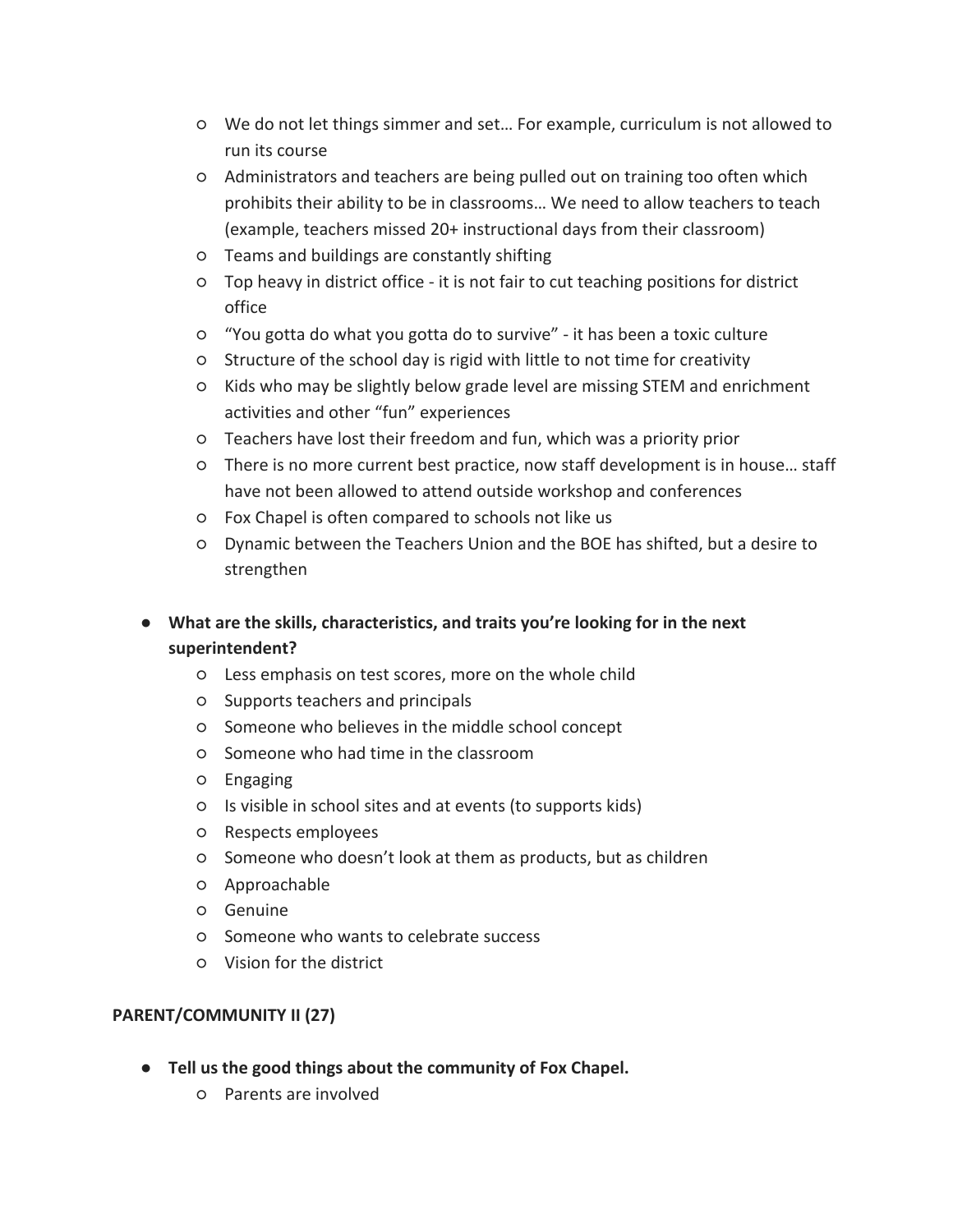- Accessible outdoor space
- People come back to Fox Chapel to raise their families
- Affordable housing
- Not to big, not to small
- Location
- Cultural life
- Diversity
- Great restaurants
- Networks of organizations to support
- Growing tech focus in Pittsburg adding jobs
- A lot of change, focus on green industry, accessible (you can be downtown in 10 minutes)
- Pittsburg was voted most "liveable" a few years ago
- Safe
- Excellent health care
- Great universities

- Great teachers, highly educated
- Teachers really care about their students
- Great fine arts program music program receives the highest rating
- You can't stereotype a student here there is something for every student
- Blue Ribbon Elementary Schools
- Active parents
- Well run schools
- A lot of resources to support learning
- Broad spectrum of courses (AP courses)
- Positive culture and climate within the schools
- Parent support
- **What are the hot topics the new superintendent should be aware of so they can get off to a great start?**
	- Not replacing teacher positions after leaving causing class sizes to grow
	- Intentionality around recruiting a diverse workforce at all levels of the district
	- Recent school board turnover
	- How to handle "over involved" parents and misinformation
	- Largest diversity among families as it relates to income in the state
	- Become more academically competitive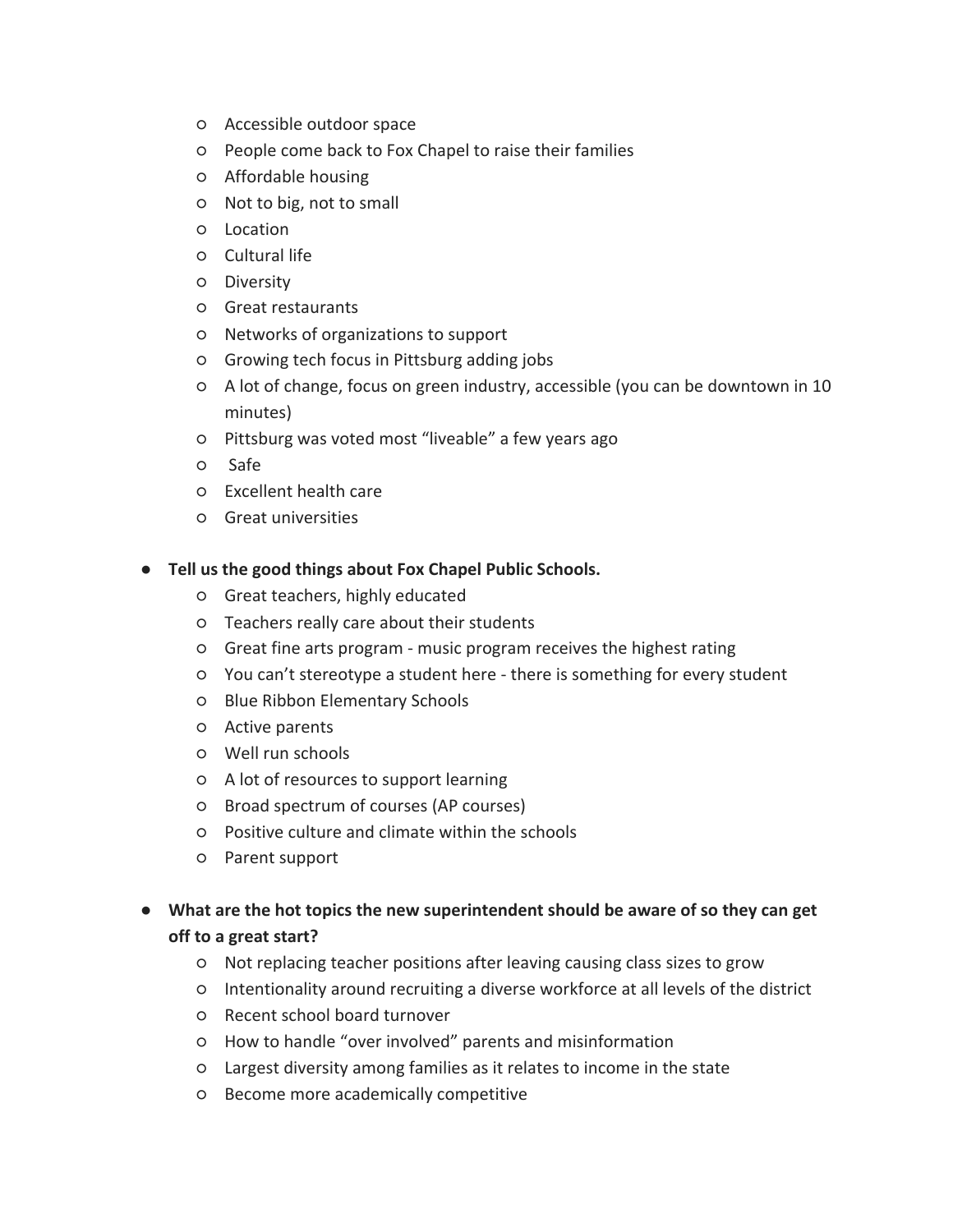- Initiative being research in regard to school start time
- Discussion is mute around programs that address people who do not have exceptionalism - there needs to be a focus on closing the achievement gap for low SES
- Have an interest in how teachers are proctoring exams and how students may be finding ways around academic integrity
- Level of distrust between the community, the superintendent, and school board
- Improvement in communication
- Fracking is being conducted close to the district, what impact will this have on students
- School safety the balance between security measures and safety regarding social emotional issues. Students need to feel emotionally safe
- Increased focus on standardized testing and used as a curriculum resource not tool
- The majority of residents who pay taxes in the district do not have students in the school system
- Controversial middle school schedule change how do we maintain the excellent music program
- **What are the skills, characteristics, and traits you're looking for in the next superintendent?**
	- Ability to separate fact from fiction
	- Change management
	- Technology savvy
	- Trustworthy
	- Willing to be part of the conversation surrounding the environment protecting the health and wellbeing of the students
	- Strong communicator
	- Good listener
	- Trust the teachers and listen to what is working
	- Successfully managed change
	- Leader who is a creative thinker
	- Willing to not accept status quo
	- Have a vision and direction for the district
	- Look and see what is working in Central Office and what is not
	- Open to the help and support of local experts well educated and successful community members
	- Partner with staff, students, families, community, and school board